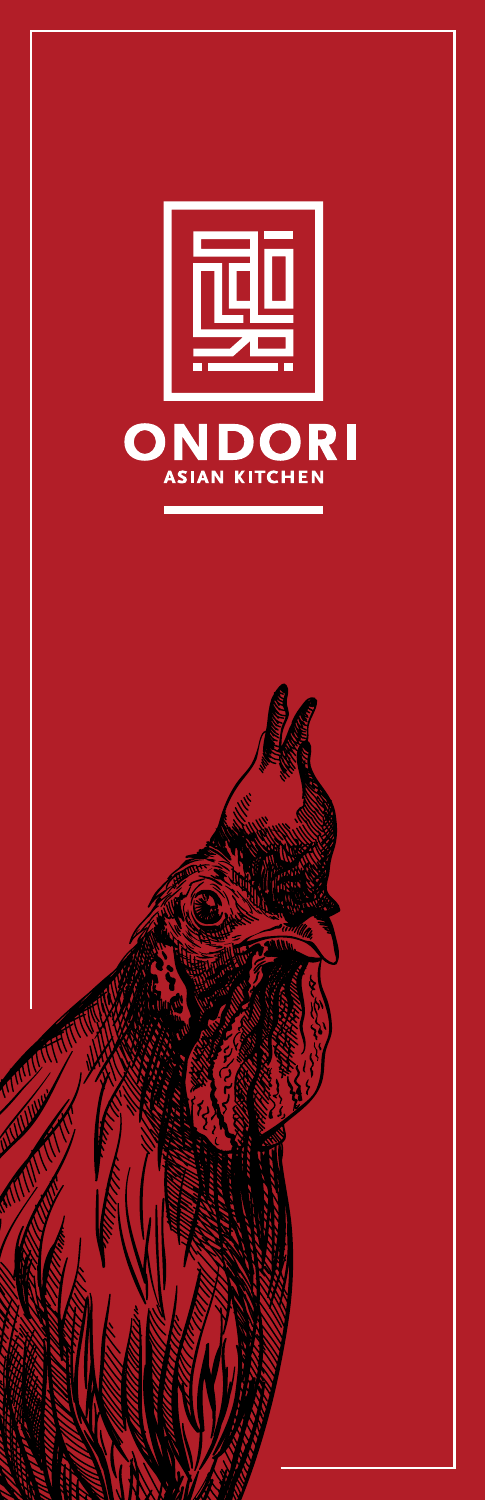

## $s.01$

## **JAPANESE**

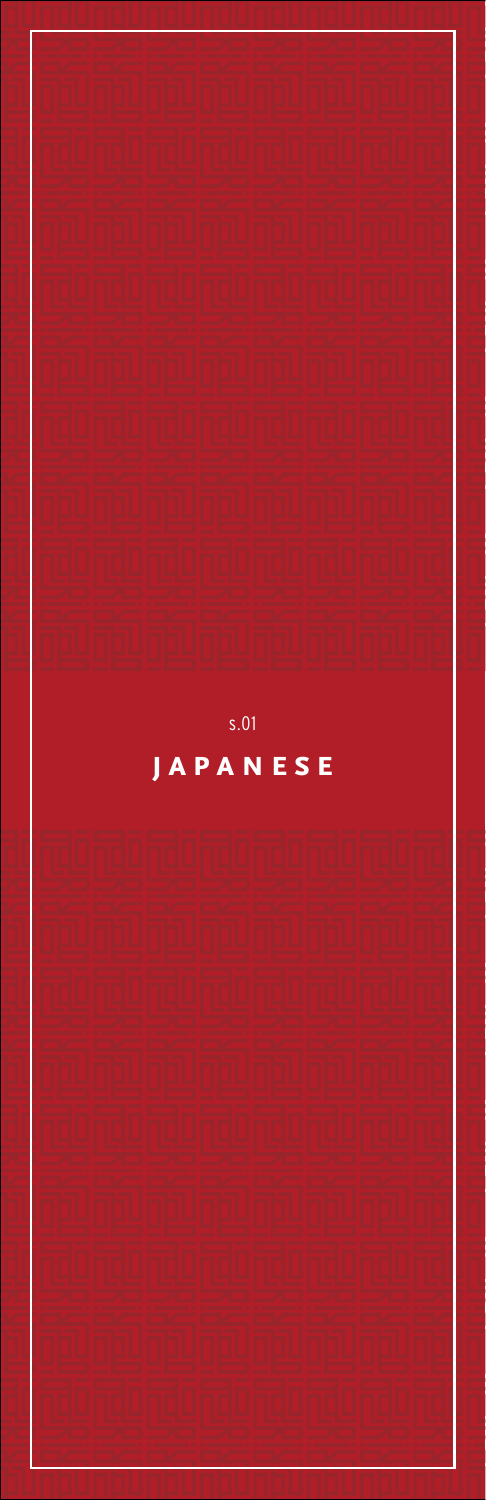| 01. APPETIZERS                                                                               |  |
|----------------------------------------------------------------------------------------------|--|
| A bowl of soy beans steamed in their pods                                                    |  |
| A bowl of soy beans steamed in their pods with garlic and chili                              |  |
| An assortment of vegetables                                                                  |  |
|                                                                                              |  |
| 虾&杂菜天妇罗 SHRIMP AND VEGGIE TEMPURA  14<br>Three pieces of shrimp and assortment of vegetables |  |
|                                                                                              |  |
|                                                                                              |  |
| Cooked salmon cheek, lightly sprinkled with salt and served<br>with a side of ponzu sauce    |  |
| Cooked yellowtail cheek, lightly sprinkled with salt,<br>served with a side of ponzu sauce   |  |
|                                                                                              |  |
| Baked mussels with a sweet mayo sauce, masago,<br>green onions and unagi sauce               |  |
| *香脆辣吞拿飯 SPICY TUNA ON CRISPY RICE│3PC♪ ……… 10                                                |  |
| Thinly sliced and seared tuna topped with ponzu sauce                                        |  |
| Thinly sliced and seared tuna over a bed of daikon radish                                    |  |
| Cubed tuna mixed with chili oil, onions and seaweed                                          |  |
| An assortment of fish mixed with chili oil, onions, seaweed and spices                       |  |
|                                                                                              |  |
|                                                                                              |  |
| *辣椒黄尾鱼刺身 YELLOWTAIL WITH JALAPEÑO OR<br>*辣椒三文鱼刺身 SALMON WITH JALAPEÑO│SASHIMI♪ 16            |  |
| 02. SALADS                                                                                   |  |

| Two pieces each of tuna, salmon, white fish and vellowtail |  |
|------------------------------------------------------------|--|
| Two piece soft shell crab                                  |  |

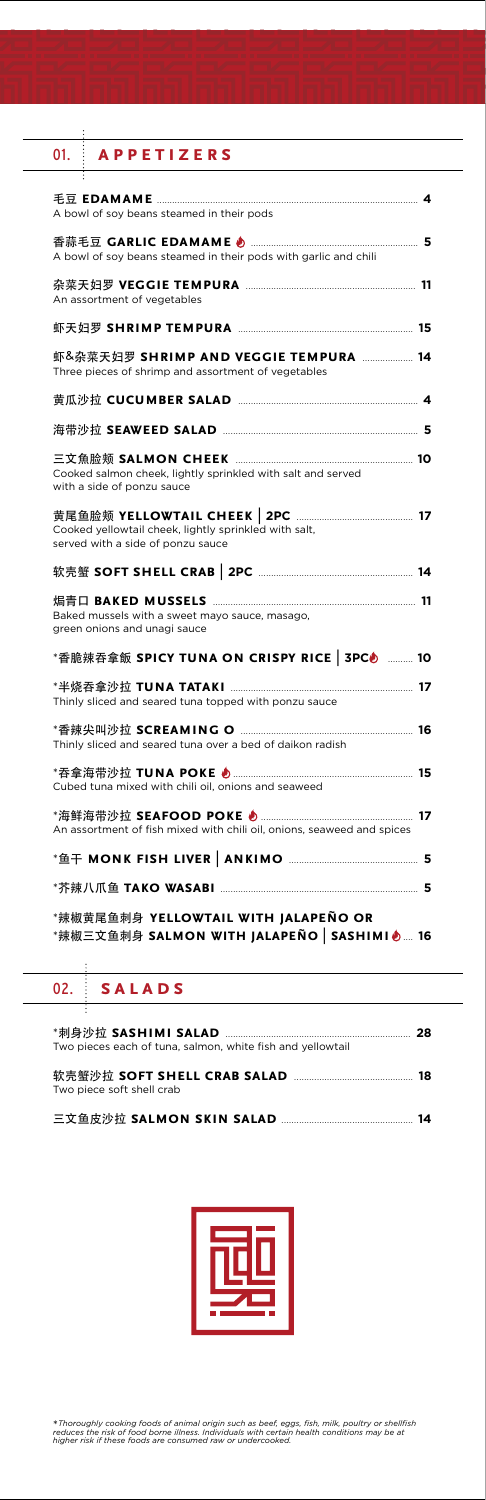*Specials come with one miso soup and one cucumber salad.*

\*寿司定食 **sushi special** ............................................................................ **30** The following sushi is served as one-piece: tuna, yellowtail, salmon, white fish, albacore, octopus, shrimp and a california roll

|--|--|--|--|--|

Three-piece sashimi of tuna, yellowtail, salmon, white fish, albacore and octopus

| *寿司、 刺身定食 SUSHI AND SASHIMI SPECIAL  45<br>The following are served as a two-piece sashimi and one-piece sushi:<br>tuna, yellowtail, salmon, snapper, albacore and octopus |  |
|----------------------------------------------------------------------------------------------------------------------------------------------------------------------------|--|
| *三色刺身 ULTIMATE TRIO   3PC SASHIMI                                                                                                                                          |  |
|                                                                                                                                                                            |  |

|  | 04. SUSHI SASHIMI SPECIALS |  |
|--|----------------------------|--|
|  |                            |  |

| <b>SUSHI</b><br><b>SASHIMI</b><br>03. | ilism | SASHIMI |
|---------------------------------------|-------|---------|
|                                       |       | 12      |
|                                       |       |         |
|                                       |       | 12      |
|                                       |       | 14      |
| Served with mayo                      |       |         |
|                                       |       | 15      |
|                                       |       | 15      |
|                                       |       | 16      |
|                                       |       | 16      |
|                                       |       | 15      |
|                                       |       | 15      |
|                                       |       | 15      |
|                                       |       | 15      |
|                                       |       | 15      |
|                                       |       | 15      |
|                                       |       | 15      |
|                                       |       | 17      |
| *烟三文鱼 SMOKED SALMON   NAMA SAKE  8    |       | 15      |
|                                       |       | 16      |
|                                       |       | 16      |
|                                       |       | 20      |
|                                       |       | 20      |
|                                       |       | 25      |
|                                       |       | 40      |
|                                       |       |         |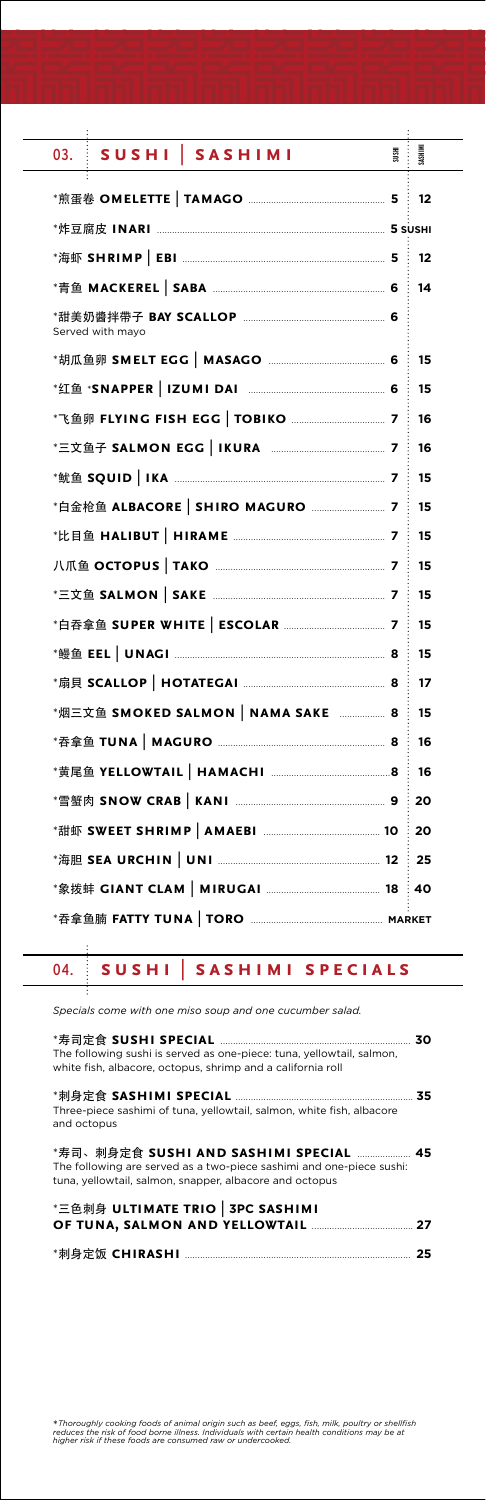# 06. **sushi roll add-ons**

╦

|                                                                                                  | 등 | € |
|--------------------------------------------------------------------------------------------------|---|---|
| 05.<br><b>BASIC</b><br><b>HAND ROLLS</b>                                                         |   |   |
| One basic roll comes in six to eight pieces.                                                     |   |   |
| Hand roll comes as a cone, one piece.                                                            |   |   |
|                                                                                                  |   | 4 |
|                                                                                                  |   | 5 |
| Fermented soy beans                                                                              |   |   |
|                                                                                                  |   | 5 |
| Radish sprouts, gobo, cucumber, takuan, inari and avocado<br>wrapped in seaweed                  |   |   |
|                                                                                                  |   | 6 |
| Fresh salmon, cucumber and avocado                                                               |   |   |
|                                                                                                  |   | 6 |
| Krab, cucumber and avocado. Real crab available.                                                 |   |   |
| Cucumber, avocado, spicy mayo and cajun seasoning mix                                            |   | 6 |
|                                                                                                  |   |   |
| Cucumber, avocado and baked fresh eel                                                            |   | 6 |
|                                                                                                  |   | 6 |
| Six bite-sized pieces of tuna and rice, wrapped in seaweed                                       |   |   |
|                                                                                                  |   | 6 |
| Yellowtail with green onion                                                                      |   |   |
| Fatty tuna with green onion                                                                      |   |   |
|                                                                                                  |   |   |
| Smoked salmon, cream cheese and avocado                                                          |   | 6 |
|                                                                                                  |   | 6 |
| Fresh bay scallops mixed in light mayo and masago,<br>rolled with green onion and avocado inside |   |   |
|                                                                                                  |   |   |
|                                                                                                  |   | 6 |
|                                                                                                  |   | 6 |
| Mixed with chili paste and sesame oil with sliced cucumber inside                                |   |   |
| Mixed with chili paste, sesame oil and sliced cucumber inside                                    |   | 6 |
|                                                                                                  |   |   |
|                                                                                                  |   | 6 |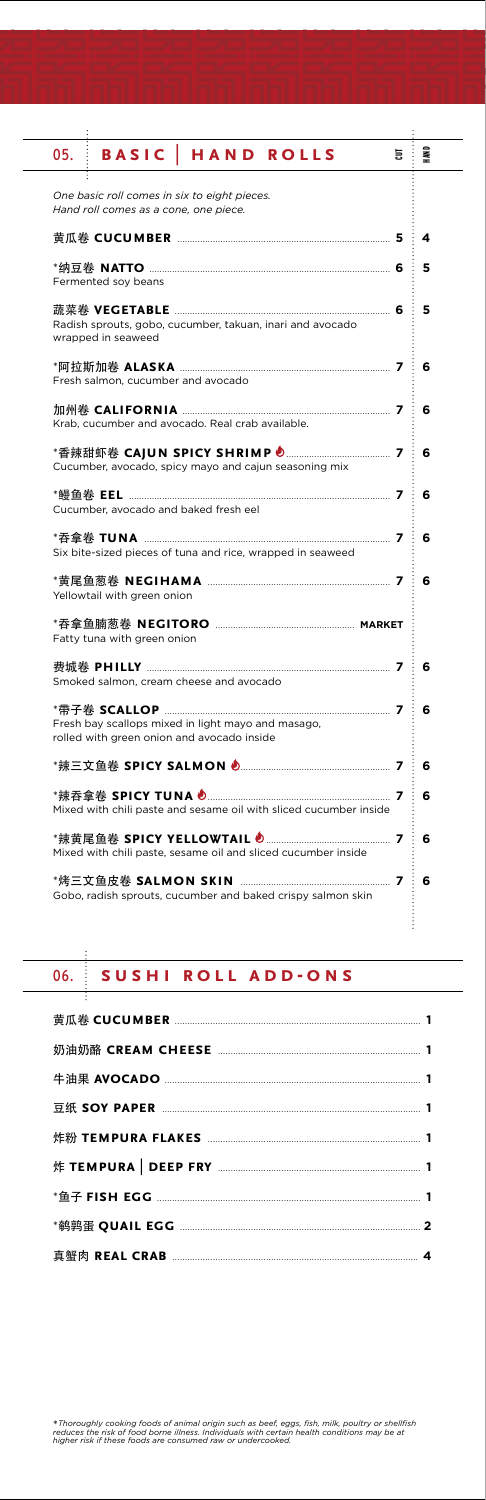| SPECIALTY ROLLS<br>07.                                                                                                                                                 |    |
|------------------------------------------------------------------------------------------------------------------------------------------------------------------------|----|
| One specialty roll comes cut in six to eight pieces.                                                                                                                   |    |
| Tuna, yellowtail, salmon, snapper, daikon sprouts and krab wrapped<br>around a thinly peeled cucumber, topped with ponzu sauce                                         |    |
| Octopus, escolar, avocado, on the outside tuna, yellowtail, salmon,<br>white fish, escolar garnished with seaweed salad, onion,<br>dot of sriracha and yuzu miso sauce |    |
| Spicy tuna roll with fresh tuna on top and sliced avocado,<br>served with a special garlic sauce                                                                       |    |
| Tuna, krab, cucumber and avocado, topped with slices of salmon,<br>lemon and ponzu sauce                                                                               |    |
| Shrimp tempura, krab, salmon and mango salsa                                                                                                                           |    |
| *烟烧阿拉斯加 SMOKE ON THE ALASKA ROLL  15<br>Spicy salmon, krab, avocado, smoked salmon,<br>yum yum and eel sauce                                                           |    |
| Tuna, yellowtail, salmon, shrimp and white fish layered<br>on top of a California roll                                                                                 |    |
| Baked salmon on top of a California roll topped with dynamite<br>and eel sauce                                                                                         | 15 |
| Avocado layered on top of eel and cucumber,<br>topped with eel sauce                                                                                                   |    |
| Eel layered on top of a California roll, topped with eel sauce                                                                                                         |    |
| Spicy tuna layered on top of eel and avocado,<br>topped with spicy mayo, eel and chili sauce                                                                           |    |
| Deep-fried salmon, krab, cream cheese and avocado<br>topped with eel sauce                                                                                             |    |
| Deep fried spicy tuna, krab, cream cheese and avocado<br>topped with spicy mayo, eel sauce and a light chili sauce                                                     |    |
| *松脆卷 CRUNCHY ROLL   SHRIMP TEMPURA ROLL  11<br>Shrimp tempura, krab, daikon sprouts, gobo,<br>cucumber and avocado                                                     |    |
| Soft shell crab, daikon sprouts, gobo, masago,<br>cucumber and avocado with eel sauce on top                                                                           |    |
|                                                                                                                                                                        |    |

| Eel and avocado layered on top of a shell crab roll, |  |
|------------------------------------------------------|--|
| topped with eel sauce                                |  |

| Chopped softshell crab and krab, mixed with spicy mayo<br>and ichimi (chili peppers), avocado and spicy tuna,<br>garnished with jalapeño slices, sriracha and eel sauce | 16 |
|-------------------------------------------------------------------------------------------------------------------------------------------------------------------------|----|
| Spicy tuna on top of a shrimp tempura roll,<br>topped with eel sauce                                                                                                    |    |
| Shrimp tempura rolled with krab meat and avocado,<br>topped with super white tuna, avocado, spicy mayo and eel sauce                                                    |    |
| Fried cajun baby lobster wrapped in lettuce<br>and topped with spicy mayo and eel sauce                                                                                 |    |
| An oven-baked California roll topped with cream cheese,<br>dynamite sauce and eel sauce                                                                                 | 11 |
| Bay scallop, shrimp, avocado, thinly sliced beef tenderloin, seared.<br>Eel sauce, spicy mayo, sriracha and green onion                                                 | 18 |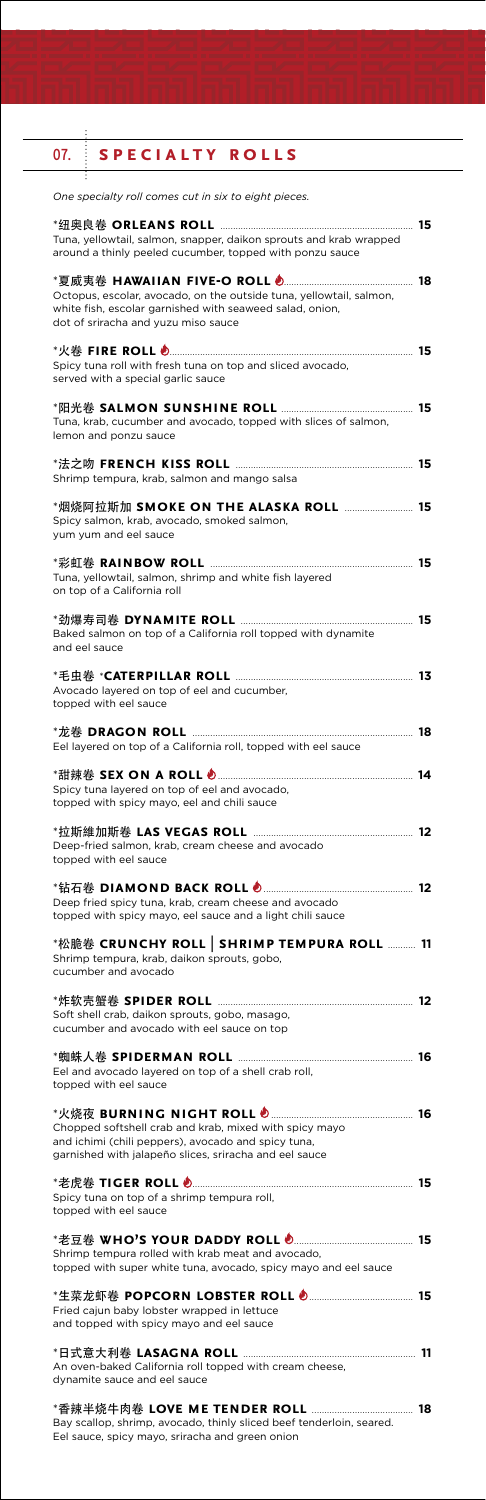*Tomo meaning "both," or together, is what we are creating with our Tomodomo small plates.*

*We would like you to experience both worlds of Japanese and Chinese cuisine "together" by mixing and matching our specially selected small plates. Try some of our Tomodomo offerings with one of our beverage pairings, share with a friend or indulge with one's self. Tanoshimu and Xiang!*

#### **choose any item** ............................................................................. **<sup>5</sup>**

### **philly roll** \***spicy yellowtail roll**  \***alaska roll peking dumplings garlic lo mein** These items pair best with our Morimoto Soba Ale

#### **choose any item** .............................................................................. **<sup>7</sup>**

**chicken fried rice pork fried rice beef lo mein**

#### **chicken with broccoli**

#### **sweet and sour pork**

Try any of these with our Echigo Stout

## **choose any item** ........................................................................... **<sup>10</sup>**

#### \***yellowtail with jalapeño**

#### \***albacore sashimi**

#### \***mackerel sashimi**

#### \***salmon sashimi**

Enjoy with our Chokara Junmai Sake or our Rihaku Junmai Ginjo Sake



## 09. **tomodomo**

#### 08. **bento box**

#### **main dish** *Choose 1*

| *CALIFORNIA ROLL OR SPICY TUNA ROLL  11 |  |
|-----------------------------------------|--|
| 3pc of tuna, yellowtail or salmon       |  |
| 3pc of tuna, yellowtail or salmon       |  |
|                                         |  |
|                                         |  |

#### **SIDES** Choose 3

#### **peking dumplings** | **2PC**

#### **jasmine rice or brown rice**

#### **house salad**

| <b>VEGGIE TEMPURA</b>             |  |
|-----------------------------------|--|
|                                   |  |
| Mixed greens with sesame dressing |  |

#### Upgrade to shrimp ......................................................................................................... **2**

#### **edamame**

#### **spring rolls** | **2PC**

#### **miso soup**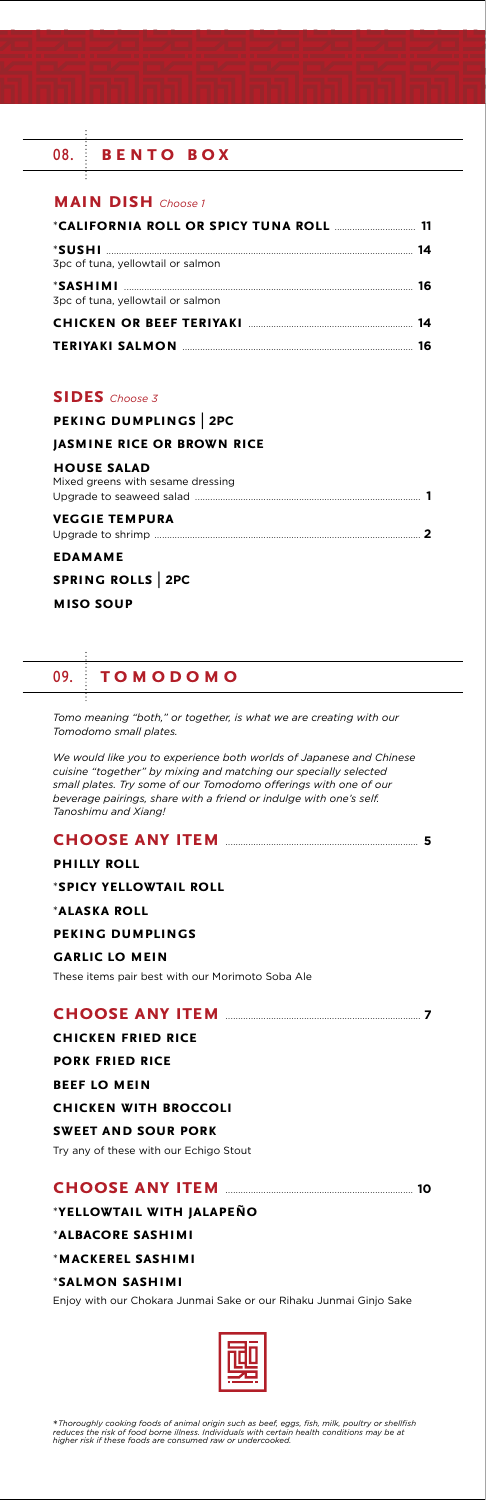

 $s.02$ CHINESE

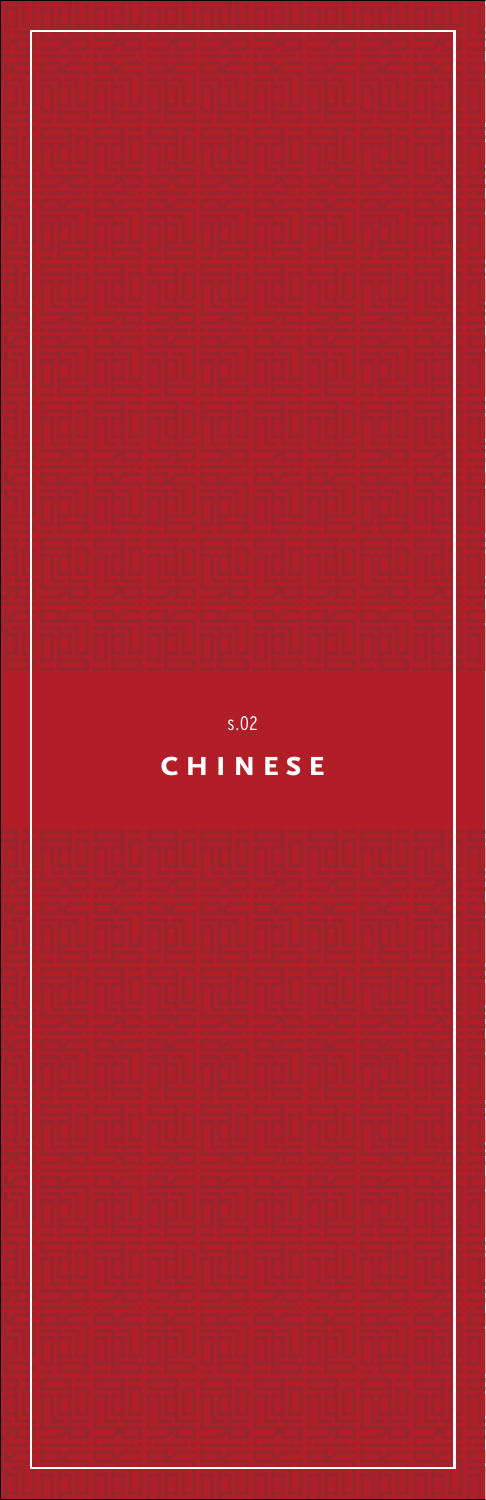蟹肉鱼肚羹 **fish maw with crabmeat soup** ................... **17**

|  | $02.$ SOUPS                                                                             | 흥 | wa |
|--|-----------------------------------------------------------------------------------------|---|----|
|  |                                                                                         |   | 10 |
|  |                                                                                         |   | 10 |
|  |                                                                                         |   | 12 |
|  |                                                                                         |   | 3  |
|  | 土鸡猪肚胡椒汤 CHICKEN WITH PORK TRIPE<br>WHITE PEPPER SOUP AND A CONTROLLER WHITE PEPPER SOUP |   | 13 |
|  |                                                                                         |   | 15 |

| 01. APPETIZERS                        |  |
|---------------------------------------|--|
|                                       |  |
|                                       |  |
|                                       |  |
|                                       |  |
|                                       |  |
|                                       |  |
|                                       |  |
|                                       |  |
|                                       |  |
| 椒盐鸡翅 GARLIC SCALLION CHICKEN WINGS  8 |  |
| 鸡松菜包 MINCED CHICKEN LETTUCE WRAP  10  |  |
|                                       |  |

| 03. NOODLE SOUP |
|-----------------|
|-----------------|

 $\overline{a}$ 

<u> 1980 - Andrea Stadt Britain, amerikansk politik (</u>

| Egg or rice noodle available                                             |  |
|--------------------------------------------------------------------------|--|
|                                                                          |  |
|                                                                          |  |
|                                                                          |  |
| 窝云吞汤麵 WOR WONTON NOODLE SOUP  14                                         |  |
| 台式牛辗汤麵 BEEF SHANK NOODLE SOUP  13                                        |  |
| 榨菜肉丝汤麵 PORK PRESERVED VEGETABLE SOUP  12<br>Egg or rice noodle available |  |

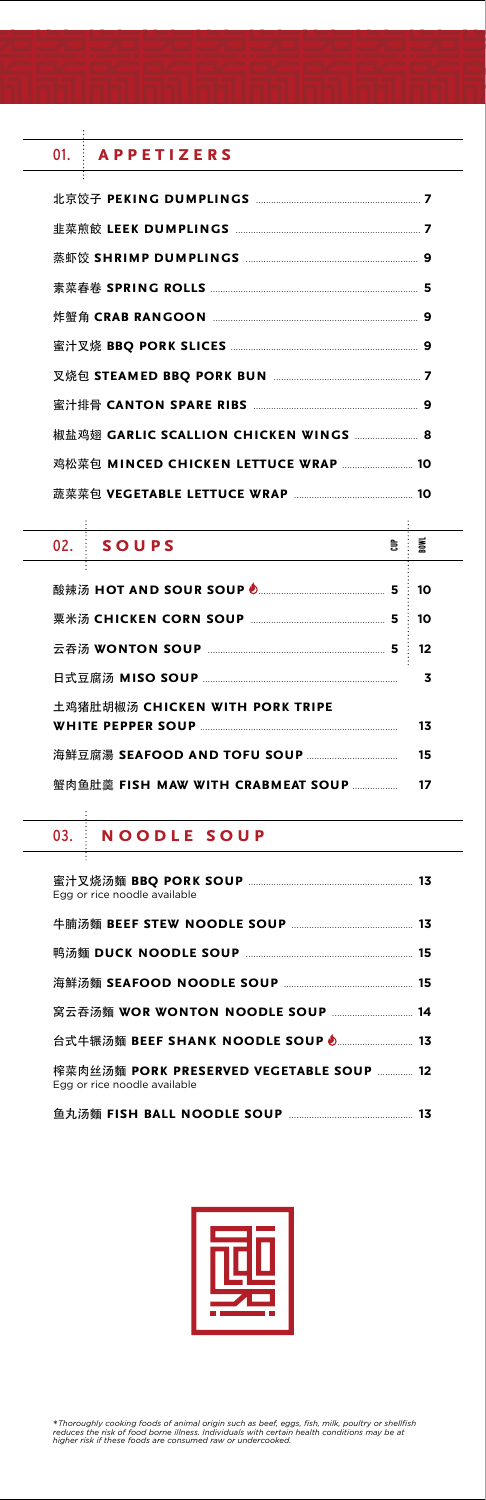## 06. **chow fun**

## 07. **chicken**

\*Thoroughly cooking foods of animal origin such as beef, eggs, fish, milk, poultry or shellfish<br>reduces the risk of food borne illness. Individuals with certain health conditions may be at<br>higher risk if these foods are co

## 05. **l o m e i n**

| 豉汁牛炒粉 BEEF CHOW FUN WITH                             |    |
|------------------------------------------------------|----|
| 海鲜炒河粉(xo酱) SEAFOOD CHOW FUN <u>♪ </u> 17<br>XO sauce |    |
| 豉汁虾炒河粉 SHRIMP CHOW FUN WITH                          | 16 |

Τ

| 香港式炒麵 HONG KONG-STYLE CHOW MEIN  16 |  |
|-------------------------------------|--|

| 04. | <b>NOODLES</b>                       | <b>FRIED RICE</b> |  |
|-----|--------------------------------------|-------------------|--|
|     |                                      |                   |  |
|     |                                      |                   |  |
|     | 豉油王炒麵 SOY SAUCE PAN FRIED NOODLE  11 |                   |  |
|     |                                      |                   |  |
|     |                                      |                   |  |
|     |                                      |                   |  |
|     | 虾鸡咖喱炒饭 SHRIMP AND CHICKEN            |                   |  |
|     |                                      |                   |  |
|     |                                      |                   |  |
|     | 咸鱼鸡粒炒饭 SALTED FISH WITH              |                   |  |
|     | CHICKEN FRIED RICE 13                |                   |  |
|     |                                      |                   |  |
|     | 瑤柱蛋白炒饭 EGG WHITE FRIED RICE WITH     |                   |  |
|     |                                      |                   |  |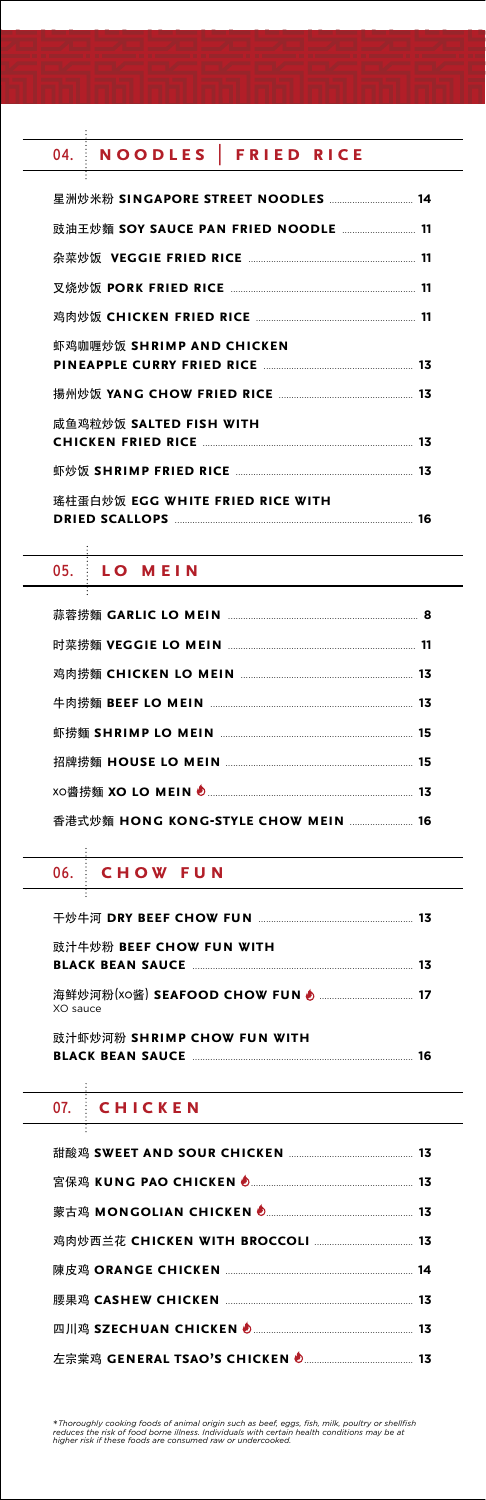## 11. **beef**

Ţ

Ţ

| 09. <b>PORK</b> |  |
|-----------------|--|
|                 |  |
|                 |  |

| 炸豆腐炒蔬菜 FRIED TOFU WITH MIXED VEGETABLES  12 |  |  |  |  |  |  |  |  |
|---------------------------------------------|--|--|--|--|--|--|--|--|
|---------------------------------------------|--|--|--|--|--|--|--|--|

#### 椒盐豆腐 **mini fried tofu with**

|  |  | SALT AND PEPPER O |  |  |  |  |
|--|--|-------------------|--|--|--|--|
|--|--|-------------------|--|--|--|--|

| 茄子黑椒牛柳 BEEF, BLACK PEPPER SAUCE |  |
|---------------------------------|--|
| 牛肉炒涼瓜 BEEF, BITTER MELON,       |  |

| 12. VEGETABLES |  |  |
|----------------|--|--|
|                |  |  |

| 蒜蓉炒菜心 CHOY SUM WITH GARLIC SAUCE  13                              |    |  |  |  |
|-------------------------------------------------------------------|----|--|--|--|
|                                                                   |    |  |  |  |
|                                                                   |    |  |  |  |
|                                                                   |    |  |  |  |
|                                                                   |    |  |  |  |
|                                                                   |    |  |  |  |
| 13. <b>TOFU</b>                                                   |    |  |  |  |
| Soft white tofu blocks mixed with peas and carrots in brown sauce |    |  |  |  |
|                                                                   | 12 |  |  |  |

| 蒜蓉炒芦笋 ASPARAGUS WITH GARLIC SAUCE  14  |  |
|----------------------------------------|--|
|                                        |  |
| 腐乳通菜 ONG CHOY WITH BEAN CURD PASTE  14 |  |

|--|--|--|--|--|--|--|--|--|--|--|--|--|--|

| 椒盐排骨 FRIED PORK CHOPS WITH                             |                    |  |  |  |  |  |
|--------------------------------------------------------|--------------------|--|--|--|--|--|
| SALT AND PEPPER <b>O 2000 CONSUMING MANUSCRIPT</b> 14  |                    |  |  |  |  |  |
|                                                        |                    |  |  |  |  |  |
| 梅菜扣肉 PORK BELLY WITH CHINESE VEGGIES  16               |                    |  |  |  |  |  |
|                                                        |                    |  |  |  |  |  |
| 鲜菇猪颈肉 PORK JOWL MEAT WITH                              |                    |  |  |  |  |  |
| FRESH MUSHROOM AND XO SAUCE <b>O MARIDE SERVICE 19</b> |                    |  |  |  |  |  |
| $10.$ DUCK                                             | <b>VHOLE</b><br>≩i |  |  |  |  |  |
|                                                        | - 35               |  |  |  |  |  |
|                                                        | 48                 |  |  |  |  |  |

| 08. TRADITIONAL CHICKEN                       | ₹  | WН |  |  |
|-----------------------------------------------|----|----|--|--|
| Traditionally prepared Chinese-style chicken. |    |    |  |  |
|                                               | 16 | 25 |  |  |
| 葱油滑鸡 STEAMED CHICKEN WITH                     |    |    |  |  |

Slowly roasted, thinly sliced and wrapped in a warm flour bun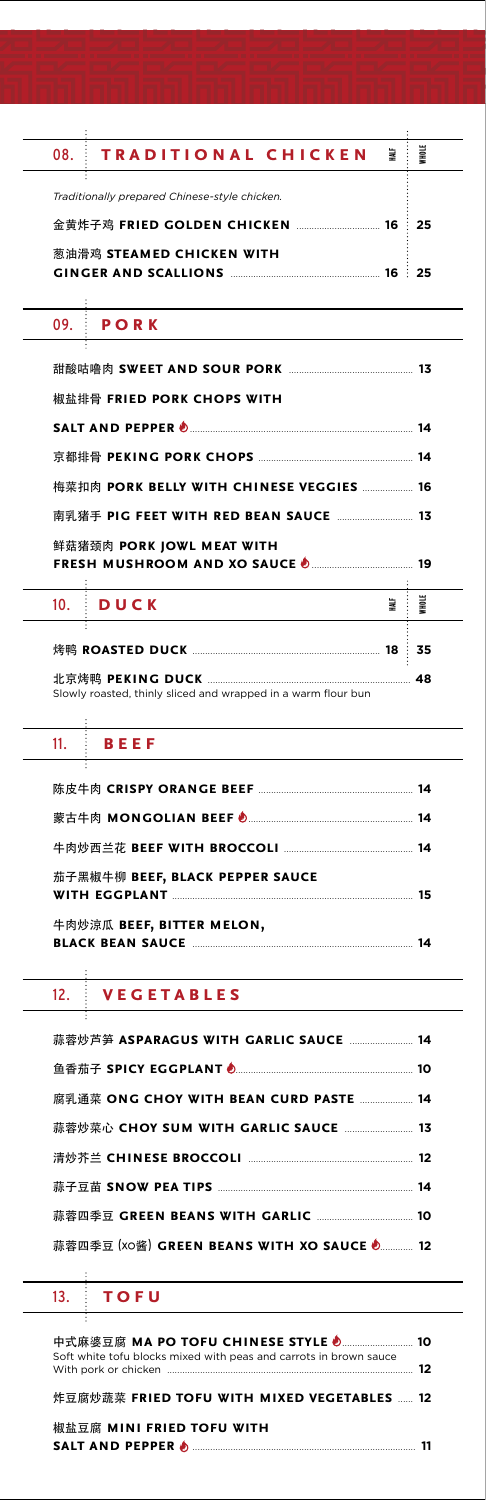## 15. **live seafood**

÷

| 14.<br><b>SEAFOOD</b>                                                                  |    |
|----------------------------------------------------------------------------------------|----|
| Shrimp, squid, scallops, mixed veggies and tofu, cooked in a hotpot                    |    |
| 鱼头豆腐煲 FISH HEAD AND TOFU IN A HOT POT  16                                              |    |
| 豉汁蒸雪鱼 STEAMED SEA BASS FILLET ON TOFU                                                  |    |
|                                                                                        |    |
|                                                                                        |    |
| 辣汁鳕鱼 FRIED SEA BASS WITH CHILI SAUCE ●  22                                             |    |
| 椒盐雪鱼 FRIED SEA BASS WITH<br>SALT AND PEPPER <b>O 21 April 21</b>                       |    |
| 黑椒鱼片 FISH FILLET WITH BLACK PEPPER SAUCE  16                                           |    |
| 椒盐鱼片 FISH FILLET WITH SALT AND PEPPER ●  14                                            |    |
| 姜葱鲜菇炒鱼片 FISH FILLET WITH FRESH                                                         |    |
| 鱼片炒凉瓜 FISH FILLET WITH BITTER MELON  16                                                |    |
| 豉汁蒸三文鱼 STEAMED SALMON WITH<br><b>BLACK BEAN SAUCE MANULE AND SEXUAL SERVICE 20</b>     |    |
| 香汁煎三文鱼 FRIED SALMON WITH BASIL SAUCE  20                                               |    |
| 椒盐鱿鱼 FRIED SQUID WITH SALT AND PEPPER ●                                                | 17 |
| 椒盐龙利鱼 FRIED FLOUNDER WITH<br>SALT AND PEPPER <b>O 2000 CONSUMING MALLET AND TEPPER</b> |    |
| 姜葱蒸龙利鱼 STEAMED FLOUNDER WITH<br>GINGER AND SCALLIONS <b>Example 2008</b> 33            |    |
| 蟹肉扒豆苗 CRAB MEAT AND SNOW PEA TIPS  20                                                  |    |

| 16. SHRIMP AND SCALLOPS |  |
|-------------------------|--|
|                         |  |
|                         |  |
|                         |  |

| 椒盐虾 FRIED PRAWNS WITH SALT AND PEPPER <u>● </u> 17                         |  |
|----------------------------------------------------------------------------|--|
| 虾仁炒滑蛋 SHRIMP, SCRAMBLED EGGS<br><b>AND GREEN ONION MANUFACTURE 18</b>      |  |
|                                                                            |  |
| 油泡帶子炒西兰花 PAN-FRIED SCALLOPS<br>WITH BROCCOLI <b>EXECUTE 28</b> 18          |  |
| 椒盐带子 FRIED SCALLOPS WITH<br>SALT AND PEPPER <b>O 2000 CONTROL</b> 2000 218 |  |
|                                                                            |  |

\*Thoroughly cooking foods of animal origin such as beef, eggs, fish, milk, poultry or shellfish<br>reduces the risk of food borne illness. Individuals with certain health conditions may be at<br>higher risk if these foods are co

\*龙虾 **lobster** ............................................................................................ **MARKET** May be prepared with salt and pepper, ginger and scallions, black bean sauce, fried or steamed with butter on the side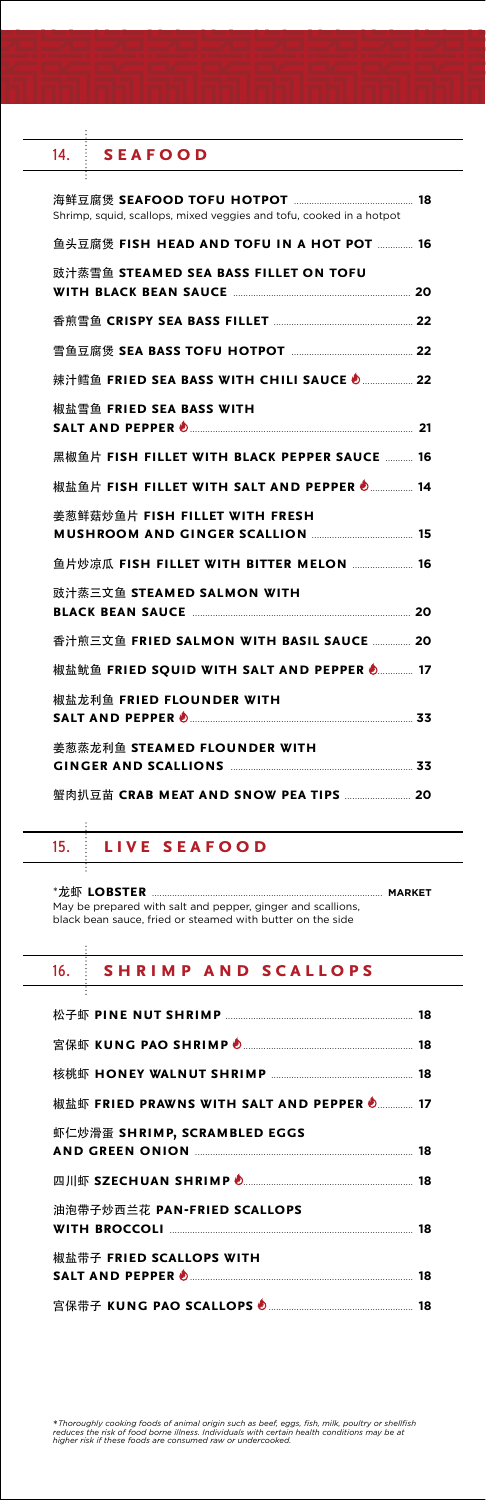| 17. CHEF'S SPECIALTIES                                       |  |
|--------------------------------------------------------------|--|
| Tender oxtail bathed in sweet red wine with bean curd sticks |  |
| 生蠔烧腩煲 BBQ ROASTED PORK WITH OYSTERS                          |  |
| 咸鱼鸡粒茄子煲 SALTED FISH, CHICKEN                                 |  |
| 咸鱼蒸肉饼 STEAMED SALTED FISH                                    |  |
| 咸肉皮蛋粥 CONGEE WITH SALTY PORK                                 |  |
|                                                              |  |
| 椒盐田鸡腿 FROG LEGS WITH SALT AND PEPPER ♪ 19                    |  |
|                                                              |  |

## 18. **lunch specials WEEKDAYS 11AM-3PM**

*Comes with one spring roll, a side of fried rice and your choice of soup: hot and sour, egg drop or miso.* 左宗棠鸡 **general tsao's chicken** ............................................ **<sup>10</sup>** Bite-sized chicken nuggets topped with a sweet and spicy glaze 蒙古牛肉 **mongolian beef** .................................................................. **10** Strips of spicy beef resting on crispy white noodles and scallions 宫保鸡 **kung pao chicken** ................................................................. **10** Traditional preparation with fire-roasted chilies 鸡/牛炒西兰花 **chicken** | **beef with broccoli** ................... **10** Stir-fried with broccoli, carrots and onion 甜酸鸡/肉 **sweet and sour chicken or pork** ................. **10** Breaded and stir-fried with bell pepper, pineapple, onion and carrots in a sweet and sour glaze 牛肉/鸡肉/叉烧/ 捞麵 **lo mein** ..................................................................... **10** Egg noodles resembling "spaghetti" stir-fried with your choice of chicken, beef or pork 蒜蓉椒盐鸡 **garlic chicken** .................................................................... **10** Breaded chicken with garlic and scallions 日式烤鸡/牛肉 **teriyaki chicken or beef** ................................. **10** White rice and vegetables 蜜汁叉烧 **sliced bbq pork** ........................................................................ **10** Choice of white rice or brown rice

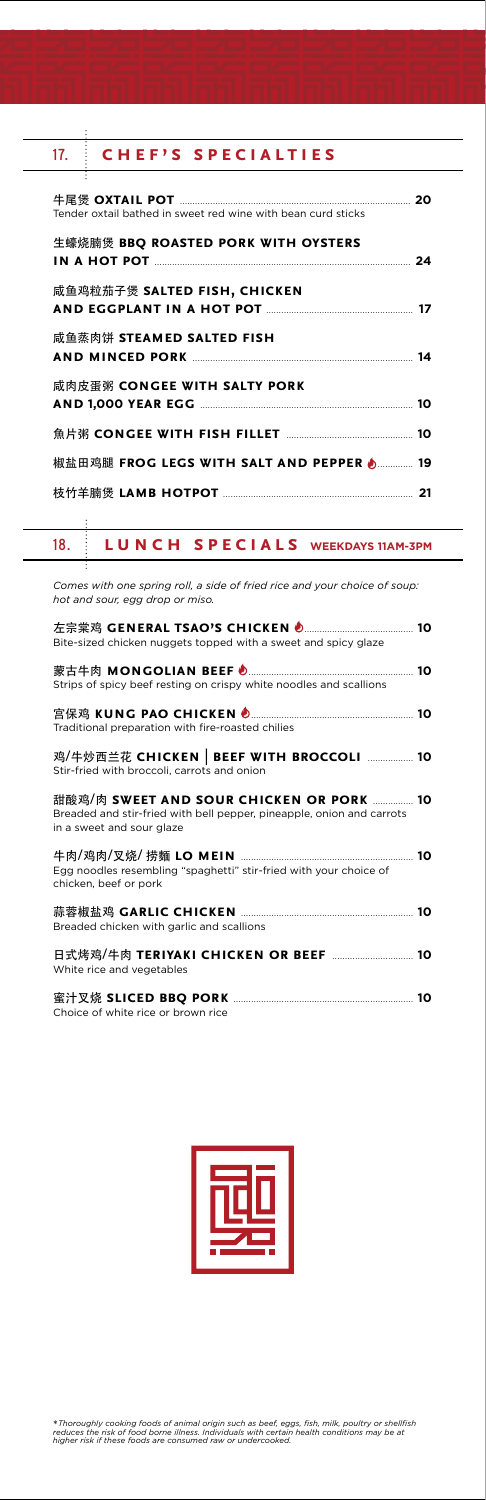

 $s.03$ 

DRINKS AND **DESSERTS** 

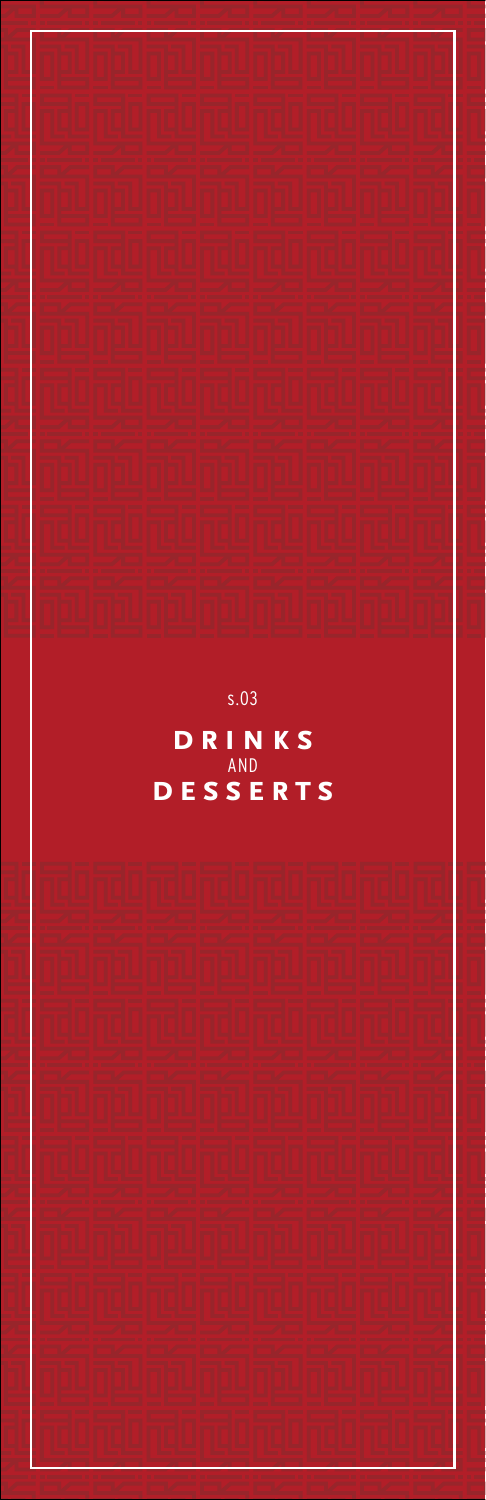| Mango, strawberry, green tea                                                                                                                                   |
|----------------------------------------------------------------------------------------------------------------------------------------------------------------|
| Green tea, red bean                                                                                                                                            |
|                                                                                                                                                                |
| <b>FLAVORED ICE</b> Choose 1<br>Chocolate   Green Tea   Mango   Original   Strawberry   Sesame                                                                 |
| <b>TOPPINGS</b> Choose 3<br>Passion Fruit Jelly   Mango Jelly   Lychee Popping Pearls   Mochi<br>Mango Popping Pearls   Peach Popping Pearls   Boba   Red Bean |
| <b>SAUCE</b> Choose 1<br>Condensed Milk   Lychee   Mango   Pineapple   Strawberry                                                                              |



| 01.                                                                                    | DRINKS                              |  |
|----------------------------------------------------------------------------------------|-------------------------------------|--|
| Pepsi, Diet Pepsi, Root Beer, Sierra Mist, Mountain Dew,<br>Pink Lemonade, Fruit Punch |                                     |  |
|                                                                                        | Medium-roasted, caffeinated only    |  |
|                                                                                        | Apple, Cranberry, Orange, Pineapple |  |
|                                                                                        | Jasmine, green, oolong              |  |
|                                                                                        |                                     |  |
|                                                                                        |                                     |  |
|                                                                                        |                                     |  |
| Assorted tea selection                                                                 |                                     |  |

## 02. **DESSERTS**



*Not all ingredients are listed on the menu. Please alert your server if you have special dietary restrictions.*

*Parties of eight or over will be subject to an 18% service charge. Management reserves the right to change prices without notice.*

#### *To-Go Fee .25 per item*